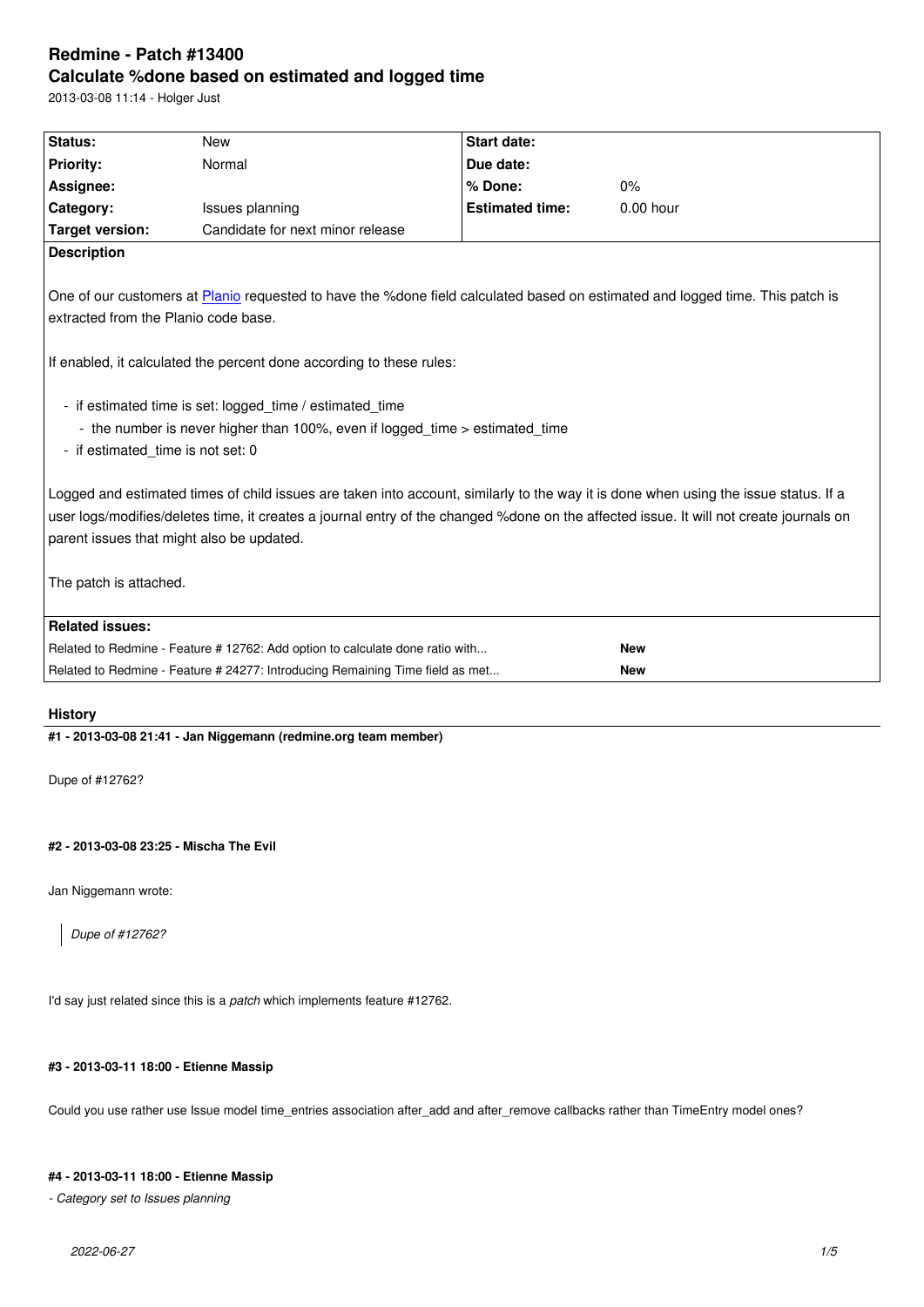#### **#5 - 2013-03-11 20:04 - Holger Just**

Etienne Massip wrote:

*Could you use rather use Issue model time\_entries association after\_add and after\_remove callbacks rather than TimeEntry model ones?*

Well, you can add/edit/delete time entries all without even touching an issue. I'm not sure how that is supposed to work as in this case, the issues isn't even loaded.

Also one tiny remark which I forgot above: the patch is against Redmine 1.4.7. If this is something that should go into the core, I could probably port that to 2.2 (haven't tested it there).

#### **#6 - 2013-03-11 20:43 - Etienne Massip**

Holger Just wrote:

*Also one tiny remark which I forgot above: the patch is against Redmine 1.4.7. If this is something that should go into the core, I could probably port that to 2.2 (haven't tested it there).*

I think it would have its place in core so it would be great to have this patch against a recent trunk revision.

## **#7 - 2013-03-12 11:57 - Etienne Massip**

Holger Just wrote:

*Etienne Massip wrote:*

*Could you use rather use Issue model time\_entries association after\_add and after\_remove callbacks rather than TimeEntry model ones?*

*Well, you can add/edit/delete time entries all without even touching an issue. I'm not sure how that is supposed to work as in this case, the issues isn't even loaded.*

I didn't think that the actual TimeEntry model was this much tied to the issue the time entry belongs to, looking a bit more deeply in its code, it's very OK like you did.

### **#8 - 2013-03-14 04:57 - Mischa The Evil**

FTR: related and duplicating issues are listed in [[DoneRatio\_issues\_overview]].

# **#9 - 2013-08-03 16:53 - Toshi MARUYAMA**

*- File issue-13400-trunk-r9702.diff added*

attachment:0001-patch.diff seems for trunk r9702.

I removed languages except en and de.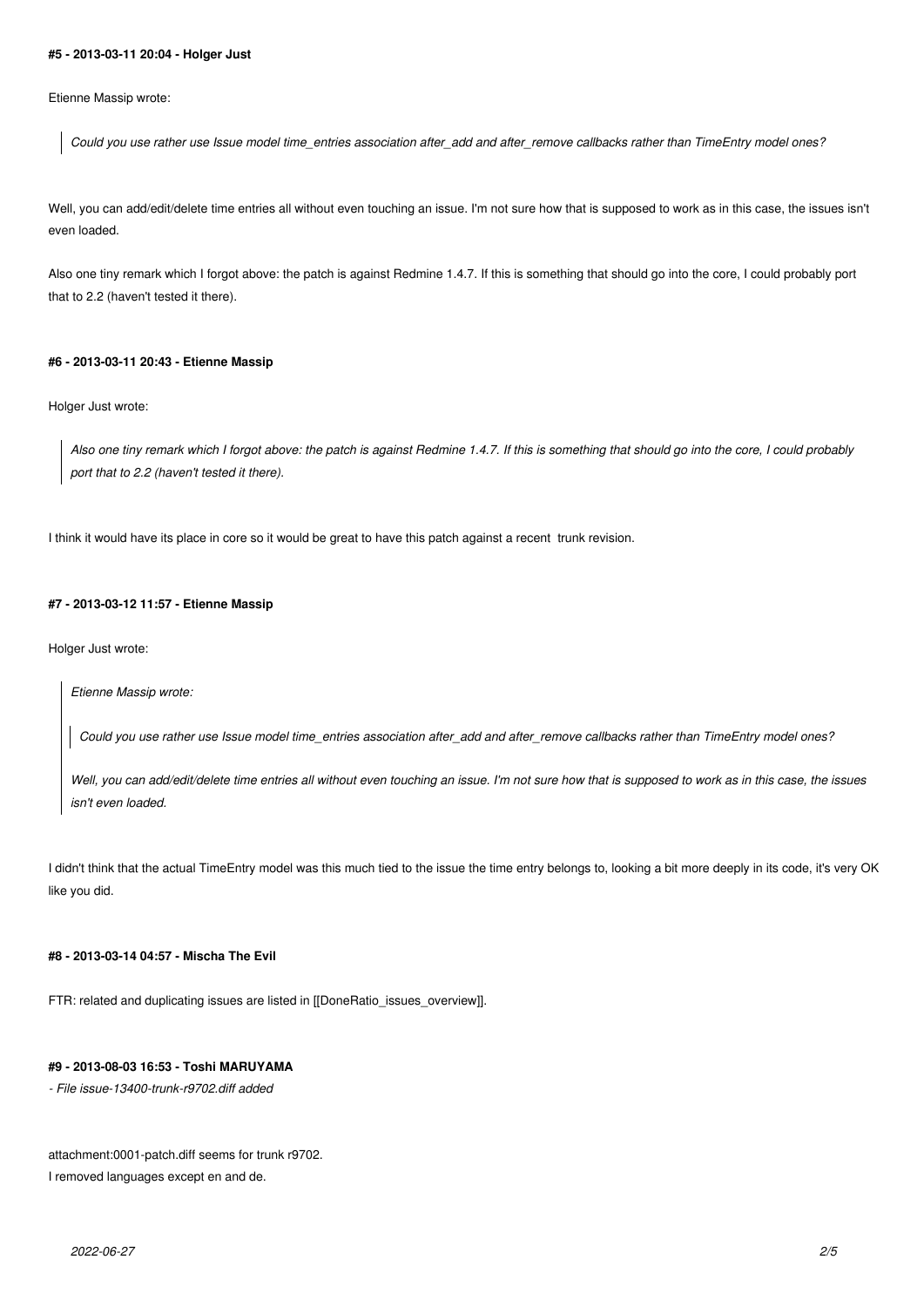# **#10 - 2013-08-03 17:44 - Toshi MARUYAMA**

*- File issue-13400-trunk-r12075.diff added*

This is a patch rebased to trunk r12075.

#### **#11 - 2015-03-20 11:31 - Vincent Adelé**

I applied the patch issue-13400-trunk-r12075.diff on Redmine 2.4.2.stable with success but I get that error when submitting an issue:

NameError (undefined local variable or method `update\_done\_ratio\_from\_issue\_status' for #<Issue:0x007f6a2ca42408>): app/models/issue.rb:165:in `create\_or\_update' app/controllers/issues\_controller.rb:470:in `block in save\_issue\_with\_child\_records' app/controllers/issues\_controller.rb:458:in `save\_issue\_with\_child\_records' app/controllers/issues\_controller.rb:184:in `update'

Is there any other solution to get this feature on 2.4.2 ?

# **#12 - 2015-05-12 20:03 - Peter Drábik**

Vincent Adelé wrote:

*I applied the patch issue-13400-trunk-r12075.diff on Redmine 2.4.2.stable with success but I get that error when submitting an issue: [...]*

*Is there any other solution to get this feature on 2.4.2 ?*

I have this problem on 3.0.2 and I need this feature

# **#13 - 2018-07-12 16:56 - Gregor Schmidt**

*- File 0001-Calculate-done\_ratio-based-on-logged-time.patch added*

I recently came across this issue while working at Planio. I've rebased Holger's patch and added some tests.

It would be great, if this feature suggestion could be reconsidered.

#### **#14 - 2018-07-12 17:36 - Holger Just**

*- Target version set to Candidate for next minor release*

Thank you Gregor for working on this. I think this is a great addition.

I'm setting the version to Candidate for next minor release, especially in the light of [[DoneRatio issues overview]].